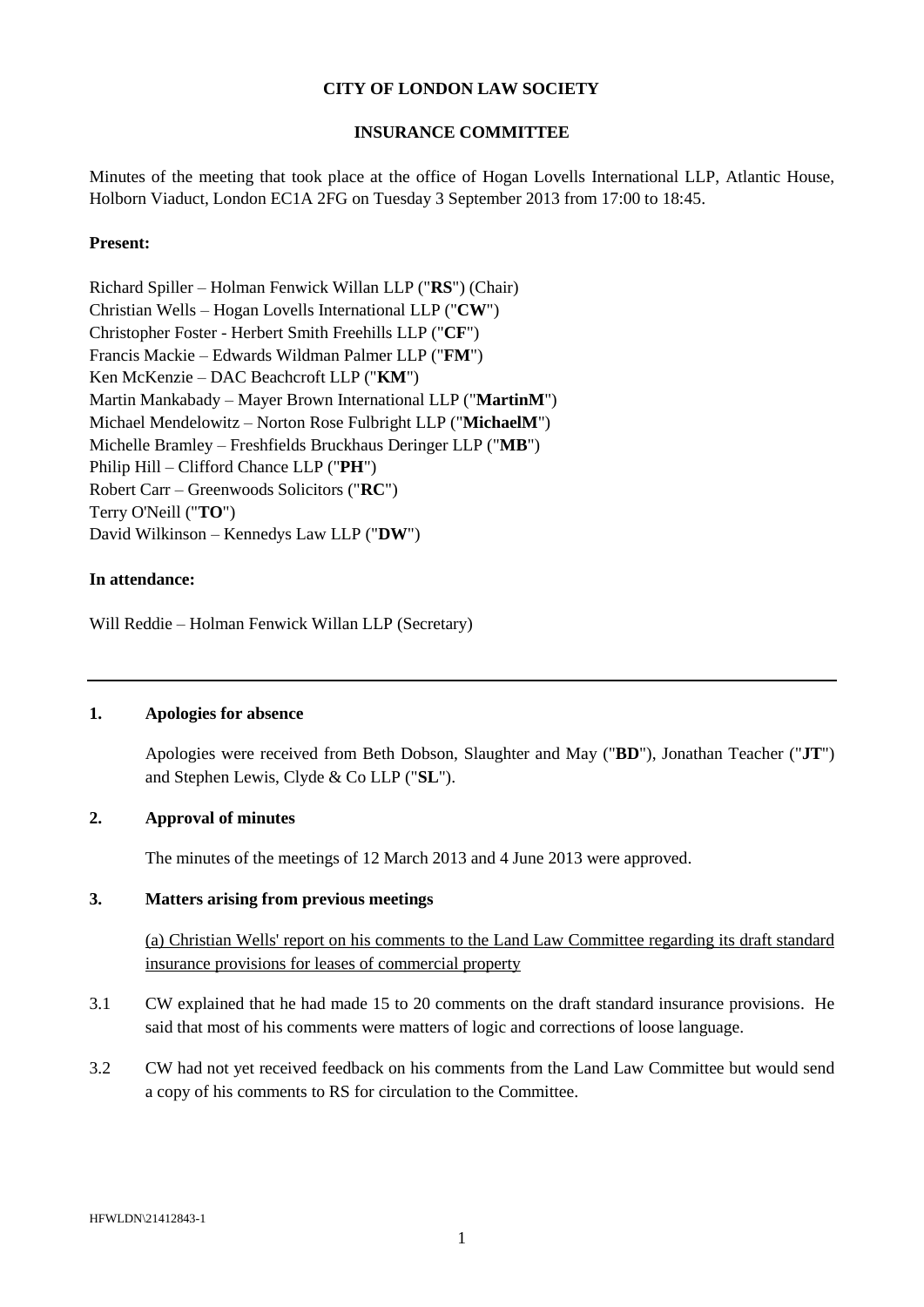(b) Comments received by EIOPA in response to its consultation on its Guidelines on preparing for Solvency II

3.3 RS noted that the Committee had agreed at its meeting in June to wait until the PRA launched a consultation on this topic before preparing a response. He said that a consultation was not expected until at least late 2013 or 2014.

(c) European Commission consultation on the Green Paper on the insurance of natural and manmade disasters

3.4 It was noted that the response by the Federation of European Risk Management Associations contained mainly commercial points. The Committee concluded that it would also be premature to respond to this consultation at this stage and agreed to monitor the progress of this consultation.

## (d) Broker remuneration

l

- 3.5 RS reported that he had asked Kees van der Klugt (Director, Legal & Compliance of the Lloyd's Market Association) ("**KvdK**") whether the LMA had published a paper on broker market services agreements. KvdK had said that the LMA had not, but had provided a  $link<sup>1</sup>$  to some key issues that Reynolds Porter Chamberlain LLP ("**RPC**") had identified in April 2011 in relation to broker remuneration.
- 3.6 RS quoted two of the issues that RPC had identified: (i) that where a broker receives a fee as remuneration, a customer is entitled to assume that the broker is not receiving any other payment for the same services, so any other payment is a secret commission and (ii) if an insurer makes a payment to a broker, this could have the effect of making the broker the insurer's agent. As the insurer would be the agent of both the insurer and the customer, this would give rise to a conflict of interest and would impact on the duty of disclosure because the broker's knowledge would be imputed to the insurer.
- 3.7 RS also referred to the joint LMA and Lloyd's guidance on distribution costs, broker remuneration and additional charges. He said that this guidance was less interesting than the list of key issues and was focussed on profit commissions.
- 3.8 RS said that he was happy to pass on to KvdK any comments that the Committee had on the subject of broker remuneration, and that it may be worth inviting KvdK to a Committee meeting in 2014.
- <span id="page-1-0"></span>3.9 RS mentioned that David Hough of LIIBA ("**DHough**") was due to attend the Committee's meeting in December, at which the Committee hoped to discuss conflicts of interest, client assets and IMD2 with him. CW expected that DHough would be happy to explain particular issues but may not be able to go into too much detail or to present LIIBA's view on broker remuneration. CW stated that DHough's perspective would be interesting but that he should not be viewed as a sounding board for the Committee's views. RS agreed that it would be useful to discuss the subject and that the Committee would not ask DHough to state LIIBA's view. CW also agreed to forewarn DHough that the Committee intended to discuss the FCA's thematic review of conflicts of interest.
- <span id="page-1-1"></span>3.10 RS noted that the thematic review had been announced in a speech, and the Committee discussed whether any other information on the review had been published. CW observed that the FCA did

HFWLDN\21412843-1 <sup>1</sup> [http://www.lmalloyds.com/Web/News\\_room/LMA\\_bulletins/xLMA\\_bulletins/LTM11-013-KvdK.aspx](http://www.lmalloyds.com/Web/News_room/LMA_bulletins/xLMA_bulletins/LTM11-013-KvdK.aspx)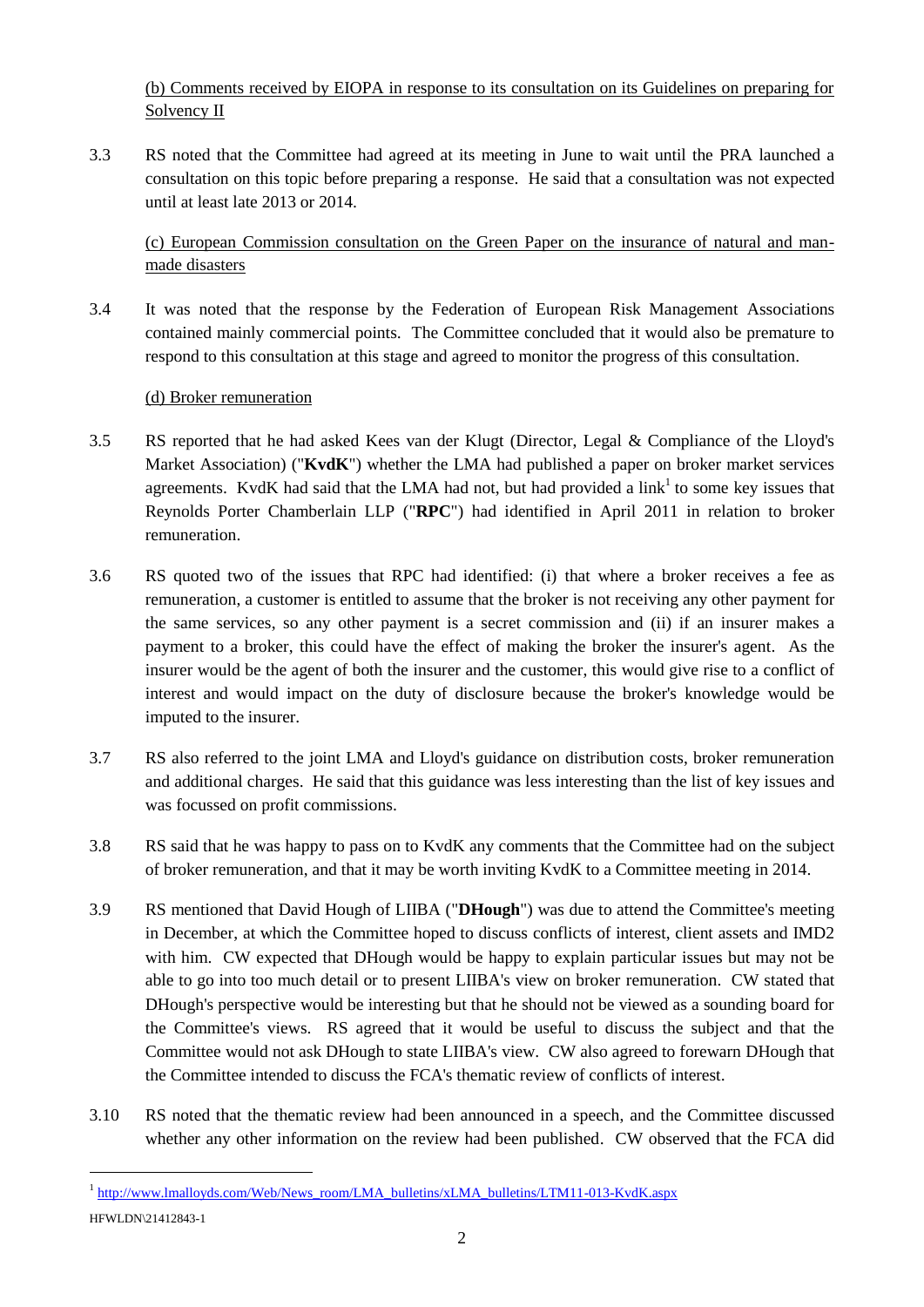not seem to provide a lot of information on its thematic reviews; it would simply visit various market participants before publishing its findings.

3.11 The Committee discussed how the practices of brokers differed across the market, and that the practices of the "big three" were very different to those of mid-sized and smaller brokers.

#### (e) Update on European Insurance Contract Law reform

- 3.12 MartinM explained that the European Commission ("**Commission**") had set up an Expert Group to consider whether European insurance law should be harmonised and to examine any barriers to trade that existed due to different insurance laws in member states. MartinM was part of a working group that had been established by the Law Society to support and consult with the UK's representative in the Expert Group, Joanna Page of Allen & Overy.
- 3.13 MartinM stated the Expert Group had not been given any guidance by the Commission on the areas it should focus on, and had chosen to discuss certain insurance products and whether there was any harmonisation across the EU. The Expert Group had also looked at basic insurance principles, such as the requirement for an insurable interest, and how these principles differed between member states.
- 3.14 MartinM explained that the Expert Group was of the preliminary view that there were few barriers to trading and that the absence of harmonisation across the EU was not responsible for any barriers that did exist.
- 3.15 The Expert Group had three meetings remaining in 2013 and was due to discuss liability insurance, life insurance and motor insurance respectively at these meetings. It was also considering whether laws on professional indemnity insurance needed to be harmonised. The Expert Group was due to report to the Commission and provide suggestions for reform later this year but MartinM said that at this stage it was hard to say which issues the Expert Group's report would focus on. He also explained that achieving consensus between the members of the Expert Group could be difficult where the current regimes of member states differed substantially.
- 3.16 MartinM expected that after the next meeting he would have a better idea of the particular issues that the Expert Group's report would focus on, and the deadline for producing the report. Once the report had been received, the Commission would consider what action to take. MartinM suggested that the Commission might consider implementing a parallel European regime which parties could opt into and which would sit alongside the legal framework of each member state.

## **4. Issues for discussion**

#### (a) EIOPA consultation on a draft report on good practices on comparison websites

4.1 TO said that he had read the consultation and that its proposals made good sense. MB agreed that the proposals seemed sensible, as they reflected issues that had been raised in the past by the FSA. TO also commented that the consultation was well-written. It was decided not to submit a response as there was little of substance to say.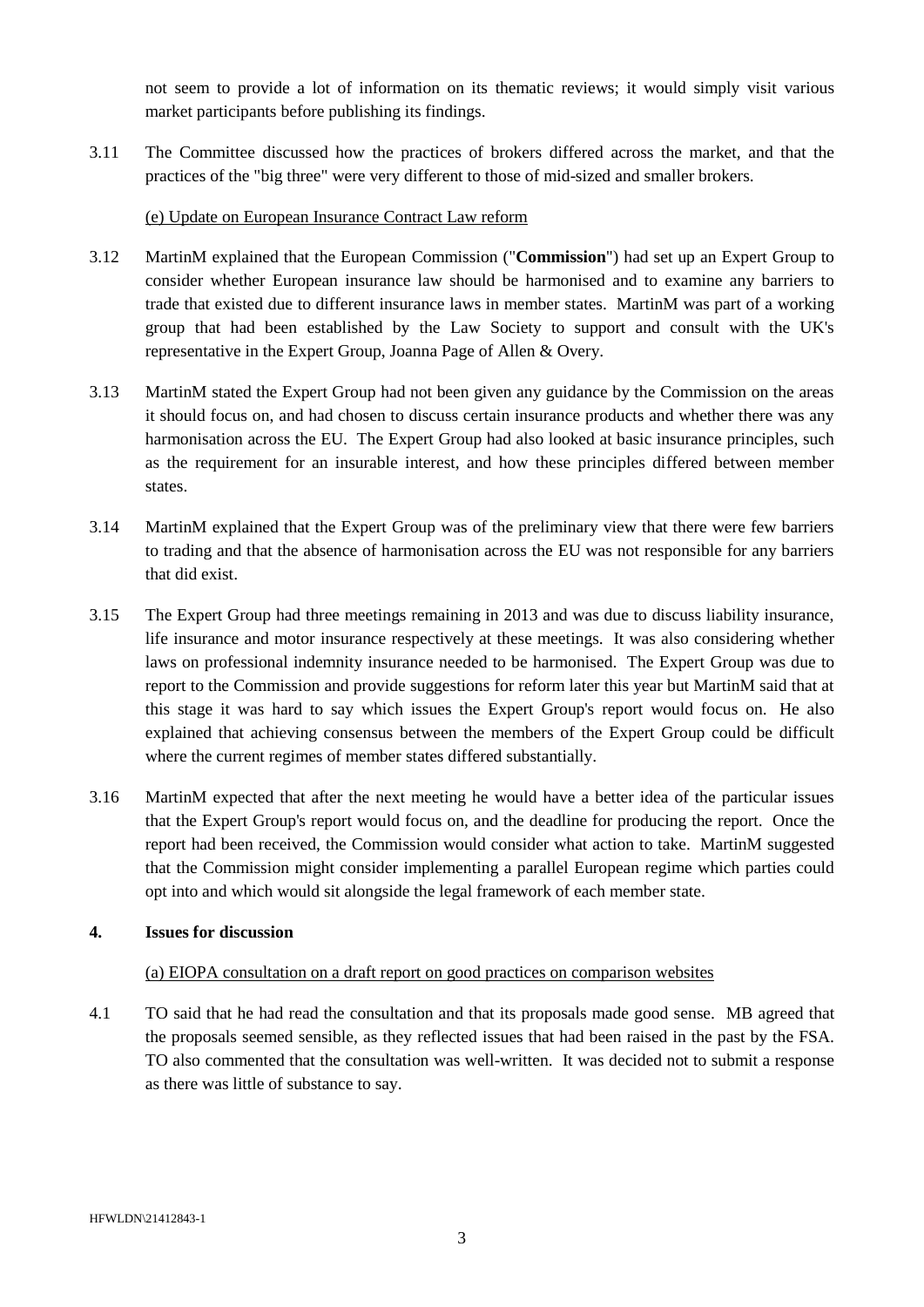(b) EIOPA consultation on a draft report on good supervisory practices regarding knowledge and ability requirements for distributors of insurance products

- 4.2 CW said that the report sounded esoteric as it contained "good supervisory practices". He said that it was not an area of which he had specific knowledge. MartinM said that the consultation discussed continuous professional training, which had also been raised in proposals regarding IMD2, so there may be some overlap.
- 4.3 RS said that the executive summary in the consultation suggested that it was aimed at regulators. On this basis, it was agreed that the Committee did not have the appetite to look at the consultation in more detail.

# (c) European Commission consultation on insurance and compensation of damages caused by accidents of nuclear power plants

4.4 RS considered this to be a very esoteric subject but asked whether any Committee members were interested in the topic. CW said that as insurance was compulsory in respect of nuclear power plant accidents, the area was unlikely to give rise to lots of work for lawyers.

# (d) Law Commission consultation on its  $12<sup>th</sup>$  programme of law reform

- 4.5 RS asked whether any of the members' firms had suggested potential areas for reform to the Law Commission. MartinM said that the tax department at Mayer Brown was considering some areas which it believed could be simplified.
- 4.6 RS said that the Law Commission had issued a list of suggested areas for reform, such as sentencing, leasehold law and Welsh planning law, which generally did not fall within the scope of the Committee's mandate. As far as the Committee's main interest was concerned, the insurance contract law reform was already well underway. RS considered that the Committee may be able to engage with a reform of the law on corporate liability, although the CLLS Corporate Crime  $\&$ Corruption Committee (the "**Corporate Crime Committee**") was likely to take the lead on this.
- 4.7 MB said that the Law Commission was considering moving away from the "directing mind and will" test, as it was hard to prosecute a company on this basis. MB considered that a change in the law could impact insurance providers, and KM stated that, in particular, it would affect D&O insurers. MB explained that she would alert the Corporate Crime Committee, of which she was a member, to the Law Commission's proposal as the two Committees could work in conjunction if the Law Commission decided to reform this area. RS agreed that where the Committee could provide valuable input on a consultation, it would be happy to work with the Corporate Crime Committee or any other CLLS Committee.
- 4.8 RS gave an update on the Law Commission's insurance contract law reform. He said that David Hertzell ("**DHertzell**") had hoped to come to the Committee's meeting in September or December but was unable to do so. KM said that DHertzell was planning to publish the Law Commission's final report in early 2014, so if he came to the Committee's meeting in March it would be too late for him to take on board the information that the Committee had gathered. RS agreed to speak to DHertzell and bring forward the Committee's December meeting or organise a special meeting if DHertzell would find it useful.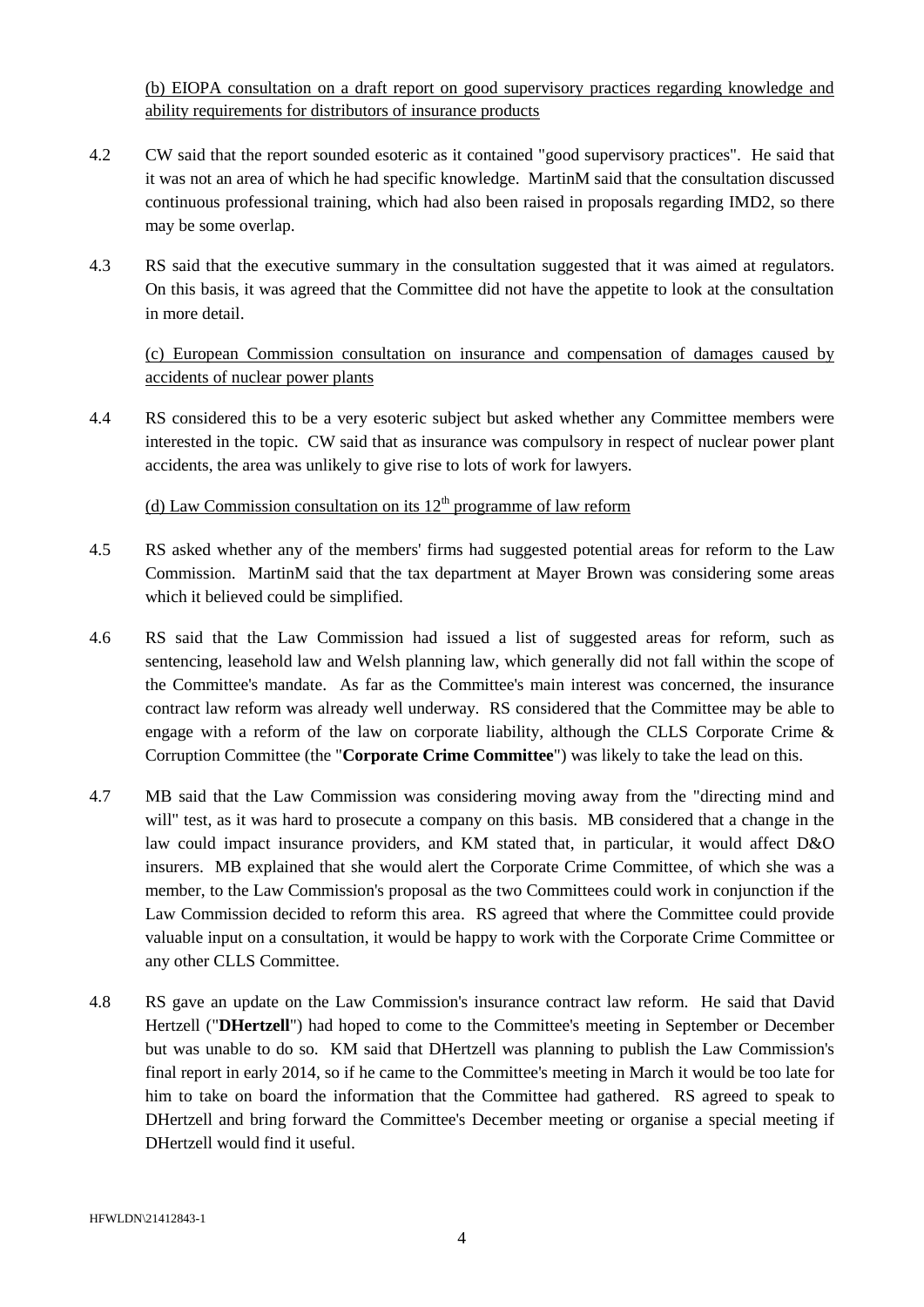- 4.9 RS explained that two key issues which remained unresolved were the broker's liability for premiums and damages for late payment. MichaelM stated that DHertzell had discussed precontractual disclosure by companies at a recent BILA meeting and considered that it may be necessary to issue a consultation paper on this subject in the autumn.
- 4.10 CF asked whether these unresolved issues meant that the Law Commission could no longer use the procedure for uncontroversial Bills. MichaelM said that DHertzell still wanted to use this procedure. RS agreed and explained that DHertzell had said that the Law Commission would not propose to reform a particular issue (such as broker's liability for premiums or damages for late payment) if a broad consensus on the best way forward had not been reached. TO mentioned an article in the Journal of International Maritime Law in which DHertzell had confirmed this.

#### **5. Monitoring of sector developments**

## (a) FCA thematic review of how UK insurance brokers manage conflicts of interest

5.1 The Committee agreed that this review had already been discussed (see paragraphs [3.9](#page-1-0) and [3.10](#page-1-1) above).

## (b) FCA co-operation arrangements with Lloyd's

5.2 The Committee considered that it would be useful for the PRA to enter into a co-operation agreement with Lloyd's and/or to publish details of this.

(c) FCA report on its thematic review of motor legal expenses insurance (TR13/1)

5.3 The Committee had no comments on this report.

(d) FCA report on its thematic review of mobile phone insurance (TR13/2)

5.4 The Committee had no comments on this report.

(e) EIOPA annual report for 2012

5.5 The Committee had no comments on this report.

(f) Insurance Europe letter to the European Commission setting out proposals for the treatment of non-proportional reinsurance under the Solvency II Directive implementing measures

5.6 RS stated that there was little appetite to consider Solvency II while its implementation date was still uncertain.

(g) *Teal Assurance Company Limited v W R Berkley Insurance (Europe) Limited and another*  [2013] UKSC 57

5.7 CF said that this case raised a few interesting issues. He explained that the petition for leave to appeal to the Supreme Court had contained a reference to the nature of an insurance claim as a claim for a failure to prevent the insured loss from occurring, and CF believed that Lord Mance had hoped to consider this issue in the Supreme Court. Unfortunately, the issues did not ultimately allow Lord Mance to do so. CF considered that the Supreme Court would take the opportunity to clarify the law the next time that it was asked to consider this issue.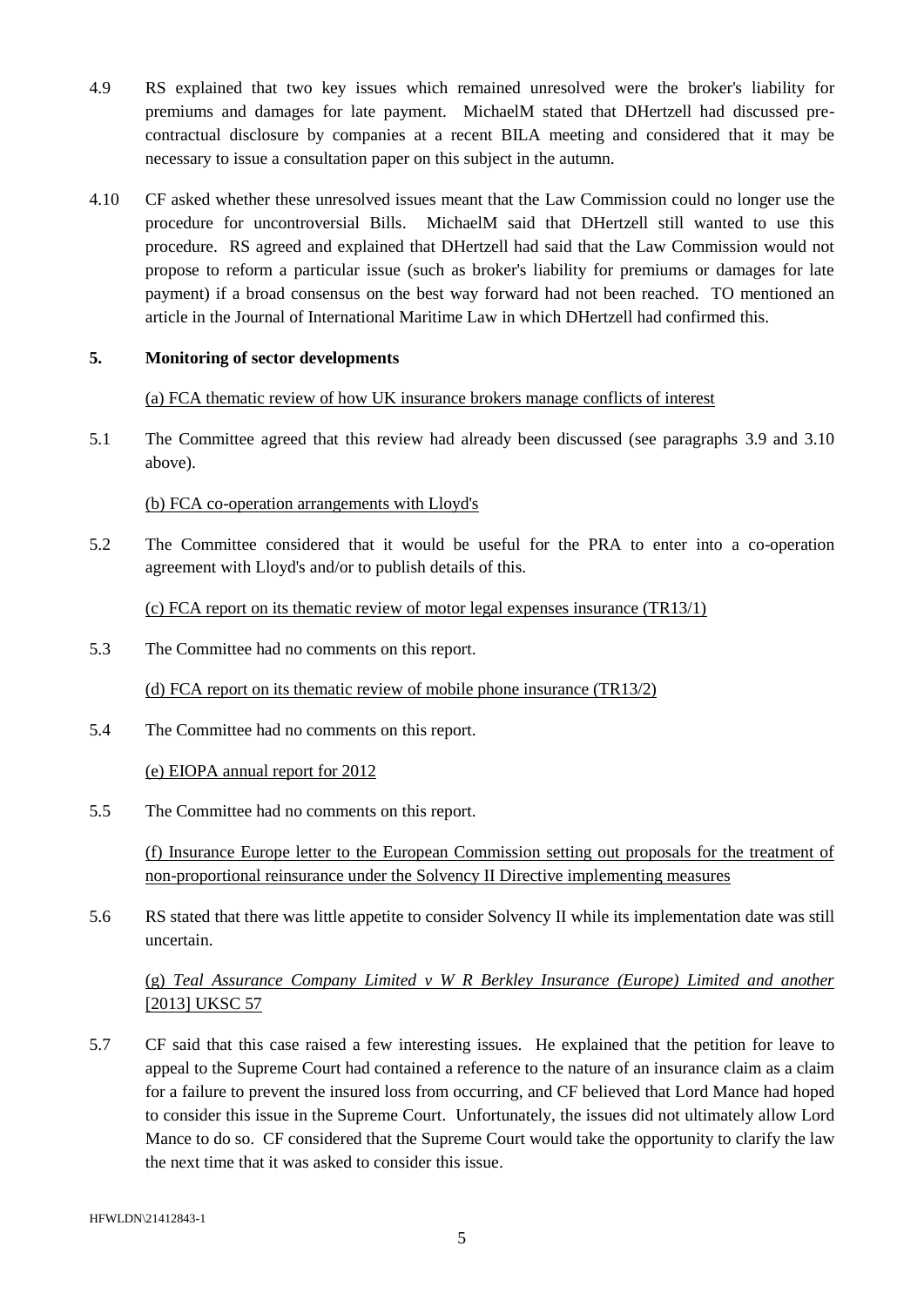- 5.8 CF explained that the first instance judgment had considered whether a contract of reinsurance was an insurance of the liability of the insurer, or of the underlying loss. CF reported that Mr Justice Smith had held that it was the latter, although curiously that a cause of action arose at the time the reinsured's liability to the insured was established.
- 5.9 RS asked for TO's thoughts on the case and the conclusion he had reached in his book, the "*Law of Reinsurance in England & Bermuda*". TO noted that the position would differ depending on whether the reinsurance policy in question was a property or liability policy. TO considered that there was a lack of case law on this point in the field of treaty reinsurance (although CF thought he had come across a relevant case). TO stated that the conclusion in his book was based on first principles, but there was a case in the US which had relied on this conclusion.<sup>2</sup> CF considered that judges were keen to find a case on this point in order to clarify the law.
- 5.10 RS said that, as an aside, Holman Fenwick Willan was currently handling a case on section 53 of the Marine Insurance Act 1906 (the "**MIA**") regarding P&I Clubs. RS had found that textbooks on the subject stated that the MIA did not accurately describe P&I Clubs, as the definition of "mutual insurance" did not refer to incorporated P&I Clubs. RS explained that Holman Fenwick Willan had obtained an opinion confirming that the wording of the MIA was incorrect but that leading counsel's view remained that the definition of "mutual insurance" in the MIA applied to incorporated P&I Clubs. RS expressed his surprise at this conclusion.

#### Other sector developments and issues for discussion

- 5.11 RS asked whether there were any other sector developments of note. He also asked members to send prior to meetings any issues that they wanted to discuss.
- 5.12 MB reported that in July the Financial Stability Board and the International Association of Insurance Supervisors had identified an initial list of nine systematically important insurers.<sup>3</sup> MB agreed to lead a discussion on this issue at the Committee's meeting in December.
- 5.13 CF reported that ARIAS was proposing to introduce a written procedure to address the cost of arbitration, which could be more expensive than court procedures. MichaelM said that ARIAS was also concerned that certain US arbitration organisations were being used in place of ARIAS, as the current ARIAS procedure was effectively a duplication of the High Court procedure. RS considered that it would be useful to discuss this issue in more detail. CF agreed to brief the Committee on this issue in December.
- 5.14 MartinM noted an EIOPA opinion on payment protection insurance which had been issued in June and was raising interest among the clients of some Committee members.<sup>4</sup> It was agreed that this issue should be discussed at the Committee's meeting in December.
- 5.15 CF said that Herbert Smith Freehills was advising AIRMIC on basis of contract clauses, and that some insurers had agreed to remove basis clauses from their contracts. Michael M noted that the

 $\overline{a}$ 

<sup>2</sup> The case in question was *Republic Insurance Company v Banco de Seguros del Estado and Group Des Assurances Nationales*, a copy of which was subsequently circulated to the Committee members.

<sup>&</sup>lt;sup>3</sup> See[: http://www.financialstabilityboard.org/publications/r\\_130718.pdf](http://www.financialstabilityboard.org/publications/r_130718.pdf)

<sup>&</sup>lt;sup>4</sup> The opinion can be found at: [https://eiopa.europa.eu/fileadmin/tx\\_dam/files/publications/opinions/EIOPA\\_PPI\\_opinion\\_2013-06-](https://eiopa.europa.eu/fileadmin/tx_dam/files/publications/opinions/EIOPA_PPI_opinion_2013-06-28.pdf) [28.pdf](https://eiopa.europa.eu/fileadmin/tx_dam/files/publications/opinions/EIOPA_PPI_opinion_2013-06-28.pdf)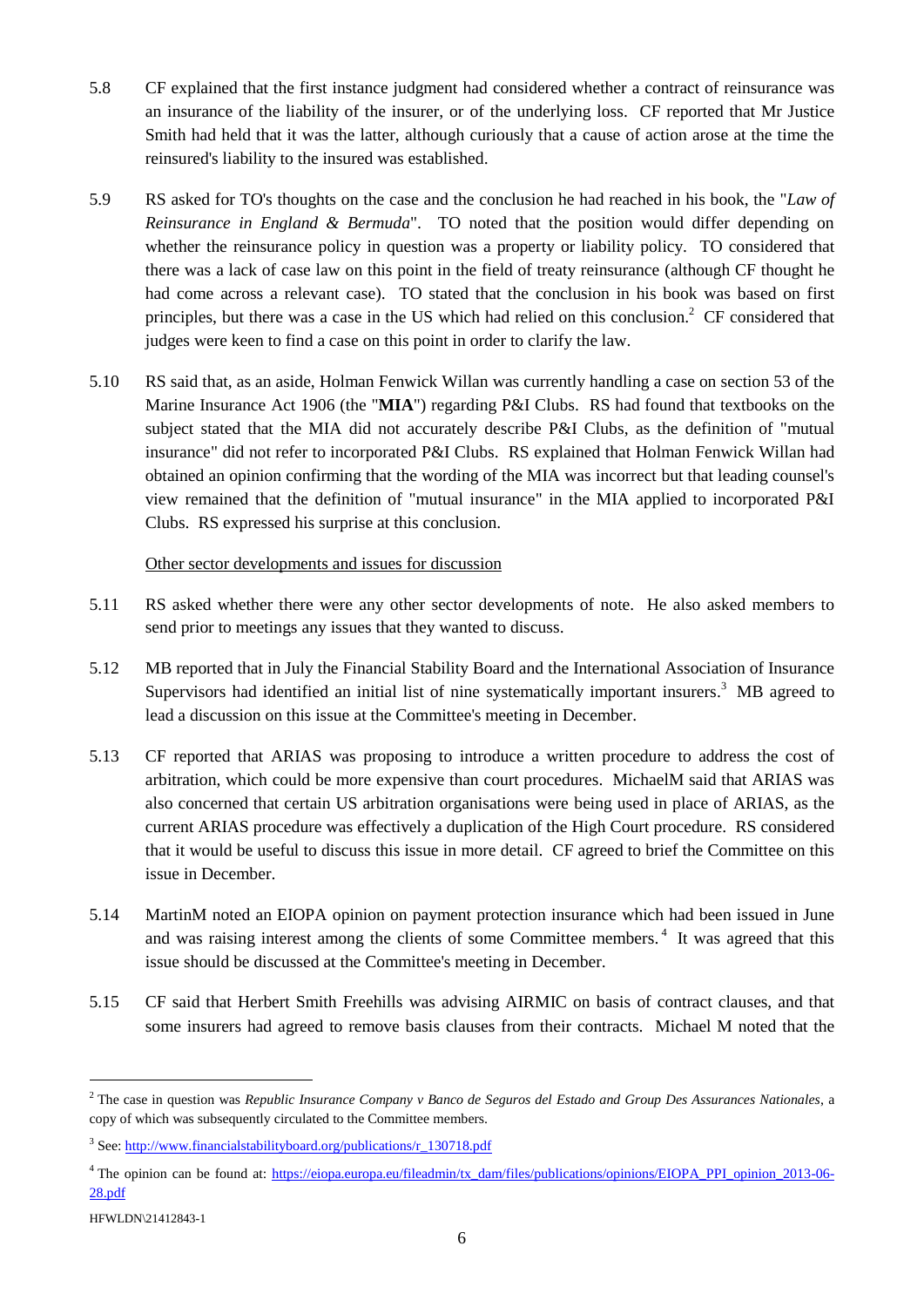insurance contract law reform proposed to make basis clauses unlawful. Both CW and MichaelM reported that they did still see basis clauses in policies.

- 5.16 MB said that the FCA had made a further announcement regarding its study into insurance add-ons. MB reported that the FCA was studying, among other things, whether add-on products offered good value for money and were suitable for customers. The Committee agreed to look into insurance add-on products and to discuss them at the meeting in December.
- 5.17 FM asked whether the Committee should discuss the issue recently raised by Lloyd's regarding syndicates' compliance with sanctions. He believed that Lloyd's study had gone wider than the initial group of four syndicates that were initially being investigated. He also believed that a committee in New York was carrying out a similar investigation. PH stated that the US regulator had written to twenty non-US companies asking them to explain the amount of business that they had turned down as a result of having to comply with sanctions. MartinM was aware of a case where an insurer was prohibited from paying a claim as it would breach certain sanctions, but the insurer would have been in breach of contract if it had failed to pay the claim. MartinM noted that sanctions also impacted law firms and that, as a US firm, Mayer Brown had been unable to advise on this case.
- 5.18 FM stated that certain brokers had recently been found to have breached sanctions; these were generally brokers that were based in the US or had a US parent. As these brokers could not place business in the US, they were placing it in the UK instead. FM said that it was unclear whether the FCA was carrying out a similar review of brokers' compliance with sanctions. He expected there to be further developments in this area over the next few months.
- 5.19 The Committee considered that the investigations into compliance with sanctions were interesting but it was unsure how it could provide valuable input on the topic. RS stated that it may be an issue that could be discussed with KvdK.
- 5.20 RS summarised that at the next Committee meeting:
	- (a) MB would lead a discussion on systemically important insurers;
	- (b) CF would brief the Committee on ARIAS's proposed rules;
	- (c) EIOPA's opinion on PPI would be discussed; and
	- (d) insurance add-on products would be considered in more detail.

## **6. Membership**

- 6.1 CW stated that he intended to retire from the Committee at the end of the year after being a member for 25 to 30 years, including a 3 or 4 year period as Chairman. CW reflected on the positive progress that the Committee had made during this period. CW said that he would bring Helen Chapman of Hogan Lovells to the Committee's December meeting as a proposed replacement, and agreed to circulate her CV in advance of the meeting. RS proposed a toast of thanks for CW's major contribution during his time as a member of the Committee.
- 6.2 RS noted that Catherine Hawkins ("**CH**"), Paul Wordley ("**PW**") and Charles Gordon ("**CG**") had retired from the Committee. RS recorded the Committee's thanks for CH's, PW's and CG's